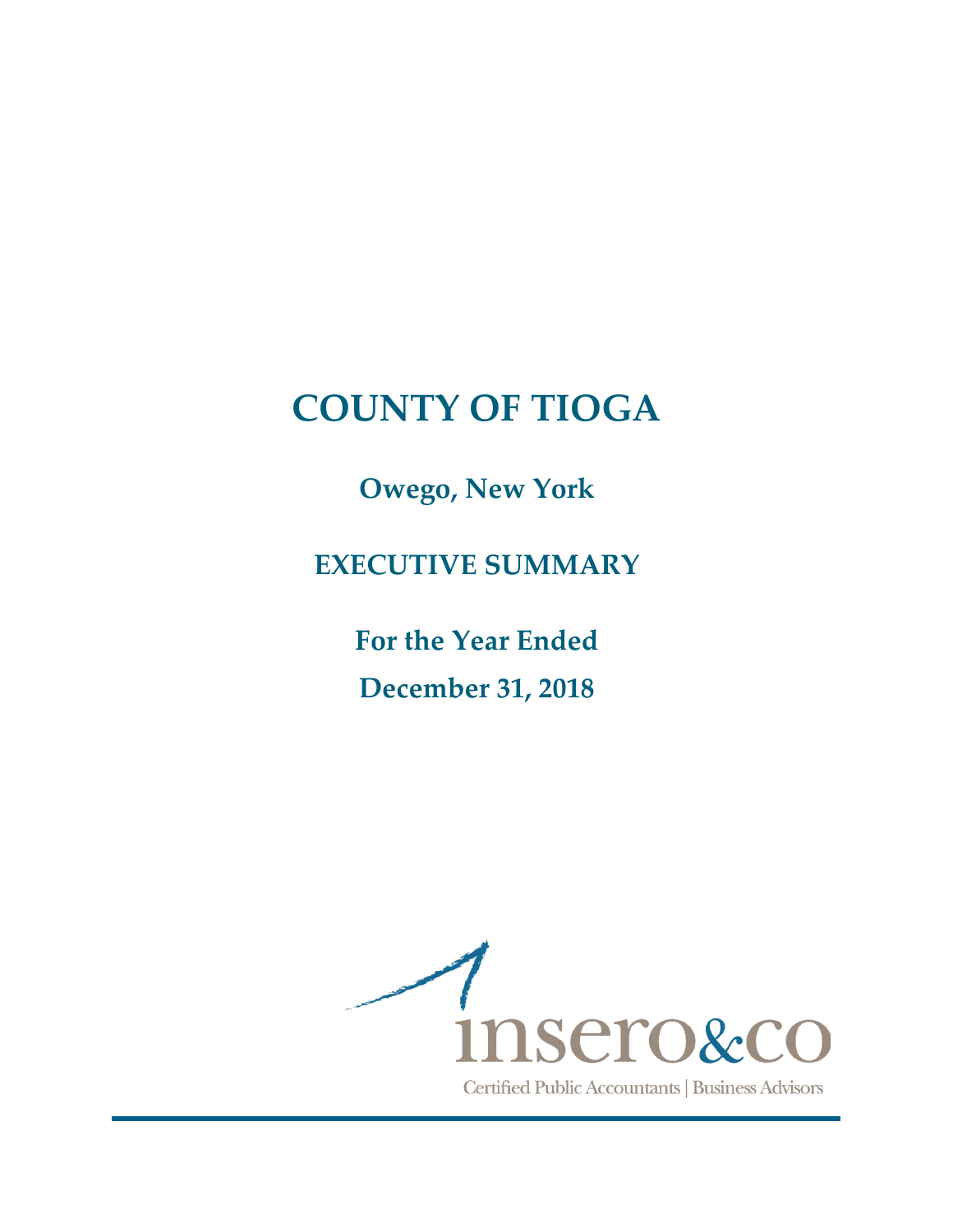#### **EXECUTIVE SUMMARY OF 2018 AUDIT REPORT AND FINDINGS**

Independent Auditors' Report on Basic Financial Statements

Independent Auditors' Report on Internal Control Over Financial Reporting and on Compliance and Other Matters Based on an Audit of Financial Statements Performed in Accordance with *Government Auditing Standards*

#### **Single Audit (Uniform Guidance) Report**

Independent Auditors' Report on Compliance For Each Major Program and on Internal Control Over Compliance Required by Uniform Guidance

Auditors' Communication with Those Charged with Governance at the Conclusion of the Audit

#### **Financial Statements Description of Report and Findings**

**Unmodified opinion** on the County of Tioga's (the County) basic financial statements for the year ended December 31, 2018.

Report on the County's compliance with laws and regulations that may have a direct and material effect on the basic financial statements, and on the County's internal control structure policies and procedures based on the auditor's understanding of the internal control structure and assessment of control risk obtained as part of the audit of the basic financial statements. This report identified **no material weaknesses or significant deficiencies in internal control** over financial reporting at the financial statement level and **no material instances of noncompliance**.

Report on 1) the County's internal control structure policies and procedures used in administering federal award programs; and 2) compliance requirements with respect to its federal award programs. This report identified **no instances of noncompliance and no material internal control weaknesses** regarding compliance in accordance with Uniform Guidance.

There are numerous federal award programs; expenditures amounted to \$11,702,521.

A letter that specifically addresses certain required communications to the Legislature in accordance with professional standards - there were **no comments of concern** related to:

- Qualitative Aspects of Accounting Practices
- Difficulties Encountered in Performing the Audit
- Corrected and Uncorrected Misstatements
- Disagreements with Management
- Management Representations
- Management Consultations with Other Independent Accountants
- Other Audit Findings or Issues
- Other Matters

Management Comment Letter A letter A letter to management with any other selected communications. The letter contains discussion of other matters, and other discussion items.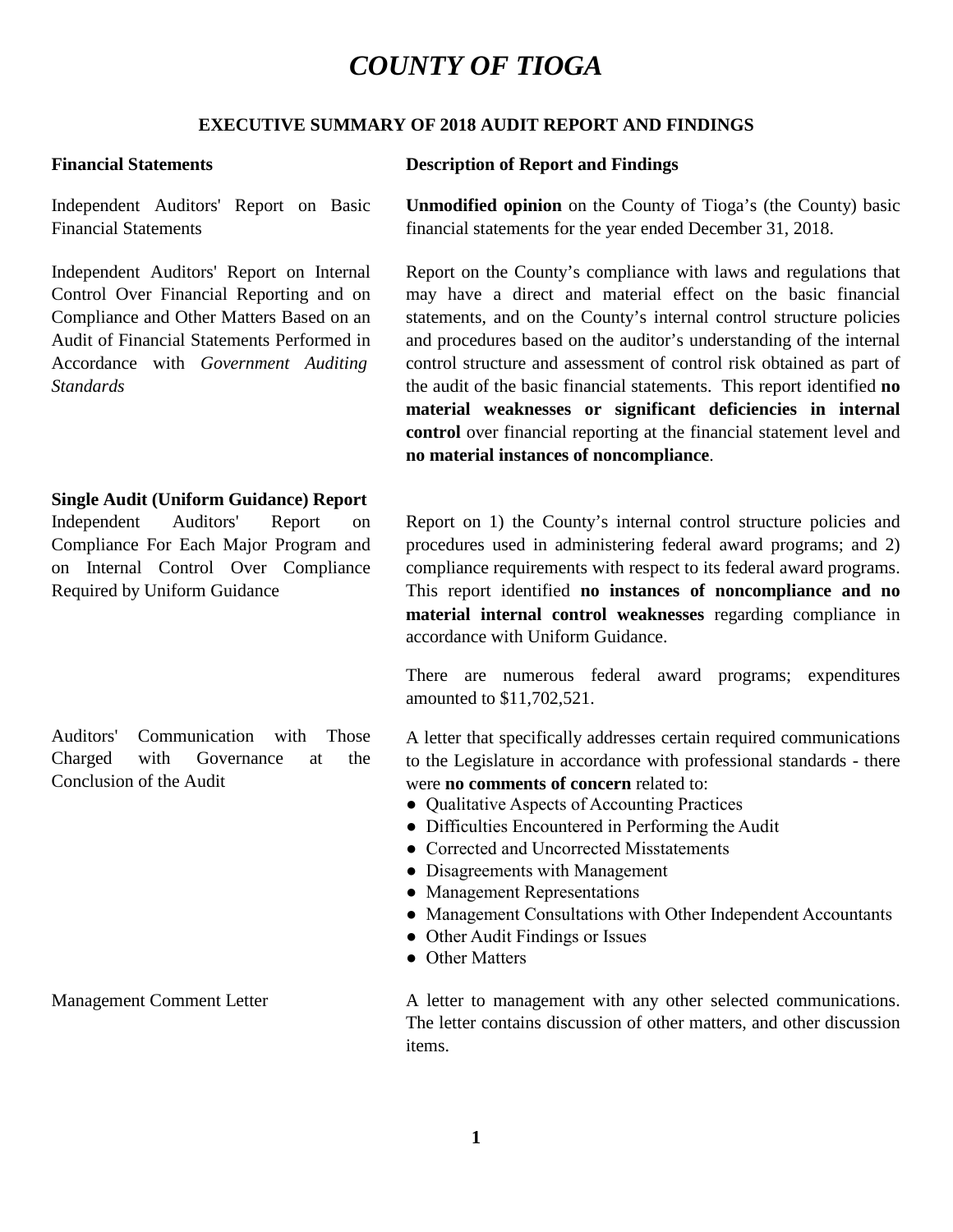#### **5 YEAR FINANCIAL STATEMENT ANALYSIS**

|                                               | 12/31/18        | 12/31/17      | 12/31/16     | 12/31/15                             | 12/31/14        |
|-----------------------------------------------|-----------------|---------------|--------------|--------------------------------------|-----------------|
| <b>GENERAL FUND</b>                           |                 |               |              |                                      |                 |
| <b>ASSETS</b>                                 |                 |               |              |                                      |                 |
| Cash and Investments                          | \$17,727,073    | \$15,434,717  | \$20,928,303 | \$17,713,850                         | \$13,075,438    |
| <b>Taxes Receivable</b>                       | 6,939,207       | 7,095,318     | 6,573,874    | 7,010,849                            | 6,404,030       |
| Due from State and Federal                    | 6,861,521       | 7,346,883     | 5,380,494    | 5,810,589                            | 6,555,906       |
| <b>Other Receivables</b>                      | 508,965         | 704,526       | 719,735      | 125,812                              | 1,006,230       |
| Prepaid Expenses                              | 761,569         | 1,010,128     | 622,326      | 720,962                              | 847,111         |
| Due from Other Governments                    | 9,159           | 14,815        |              |                                      | 40,506          |
| Due from Other Funds                          |                 |               | 1,455,924    | 1,455,924                            | 3,258,689       |
| <b>Total Assets</b>                           | \$32,807,494    | \$31,606,387  | \$35,680,656 | \$32,837,986                         | \$31,187,910    |
| <b>LIABILITIES AND DEFERRED</b>               |                 |               |              |                                      |                 |
| <b>INFLOWS OF RESOURCES</b>                   |                 |               |              |                                      |                 |
| <b>Accounts Payable and Accruals</b>          | 1,063,397<br>\$ | 746,448<br>\$ | \$1,468,640  | $\boldsymbol{\mathsf{S}}$<br>997,871 | 2,206,434<br>\$ |
| Due to Other Governments                      | 4,547,780       | 4,562,878     | 3,883,963    | 4,968,860                            | 4,512,729       |
| Due to Other Funds                            |                 |               | 1,831,964    | 1,831,964                            | 2,605,343       |
| <b>Unearned Revenue</b>                       | 1,001,771       | 1,026,721     | 1,662,667    | 1,122,814                            | 2,669,387       |
| Deferred Inflows of Resources                 | 2,447,001       | 2,675,652     | 2,211,609    | 2,367,742                            | 2,259,071       |
| <b>Total Liabilities and</b>                  |                 |               |              |                                      |                 |
| <b>Deferred Inflows of Resources</b>          | 9,059,949       | 9,011,699     | 11,058,843   | 11,289,251                           | 14,252,964      |
| <b>FUND BALANCES</b>                          |                 |               |              |                                      |                 |
| Nonspendable                                  | 761,569         | 1,010,128     | 622,326      | 720,962                              | 847,111         |
| Restricted                                    | 406,580         | 412,476       | 400,458      | 441,823                              | 417,236         |
| Assigned                                      | 3,974,790       | 3,222,336     | 1,982,057    | 2,314,782                            | 2,477,096       |
| Unassigned                                    | 18,604,606      | 17,949,748    | 21,616,972   | 18,071,168                           | 13,193,503      |
| <b>Total Fund Balances</b>                    | 23,747,545      | 22,594,688    | 24,621,813   | 21,548,735                           | 16,934,946      |
| <b>Total Liabilities and Deferred Inflows</b> |                 |               |              |                                      |                 |
| of Resources, and Fund Balances               | \$32,807,494    | \$31,606,387  | \$35,680,656 | \$32,837,986                         | \$31,187,910    |

*Note: Abstracted from Audited Financials - See Audit Reports for Complete Information*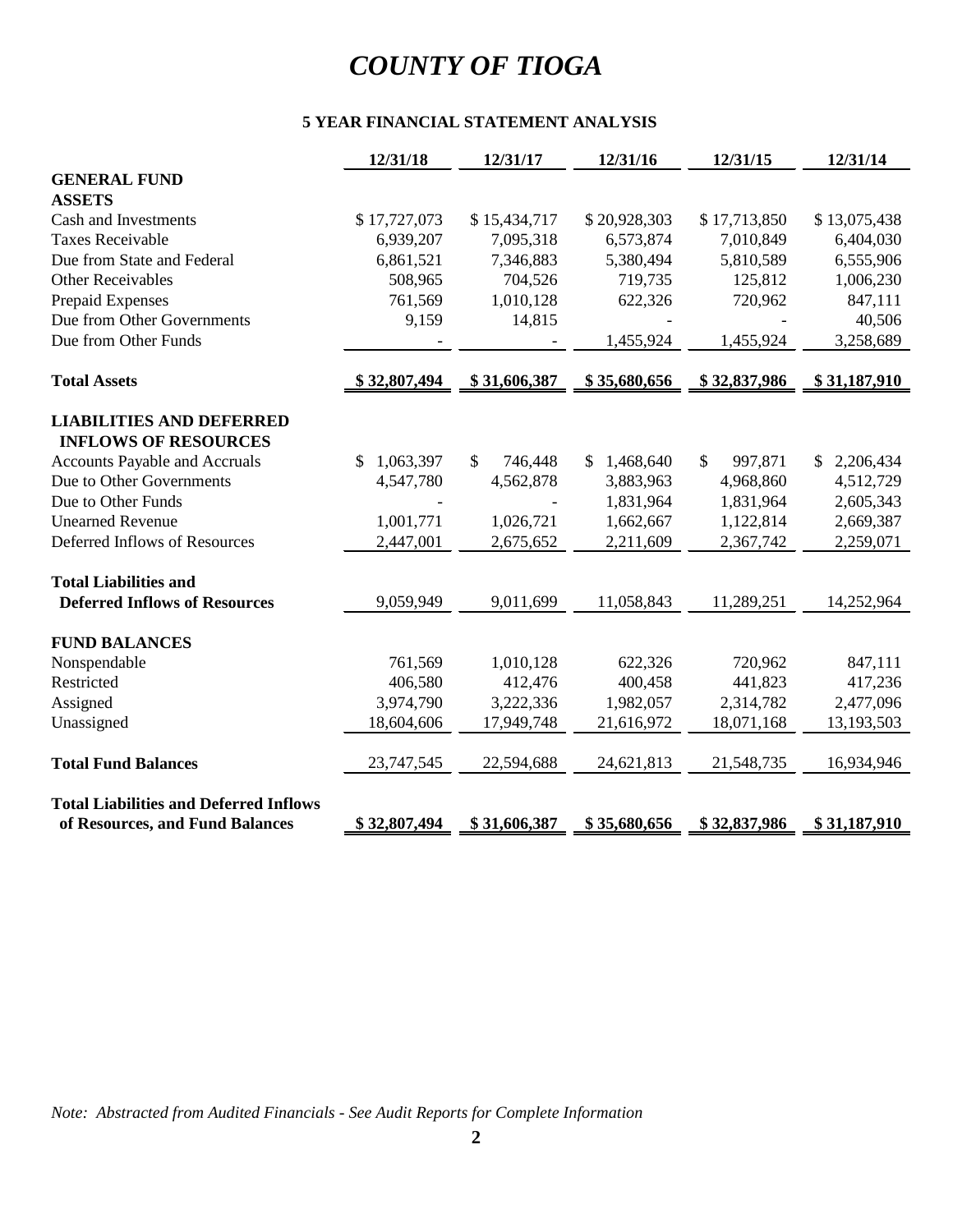#### **5 YEAR FINANCIAL STATEMENT ANALYSIS (CONTINUED)**

|                                       | 12/31/18     | 12/31/17       | 12/31/16     | 12/31/15        | 12/31/14        |
|---------------------------------------|--------------|----------------|--------------|-----------------|-----------------|
| <b>GENERAL FUND</b>                   |              |                |              |                 |                 |
| <b>REVENUES</b>                       |              |                |              |                 |                 |
| Real Property Taxes and Tax Items     | \$25,191,521 | \$24,238,463   | \$25,182,022 | \$23,932,908    | \$23,390,519    |
| Nonproperty Tax Items                 | 23,755,956   | 20,680,920     | 19,354,376   | 19,717,783      | 19,892,019      |
| Departmental Income                   | 5,301,098    | 4,881,556      | 4,796,657    | 4,572,470       | 4,697,165       |
| <b>Intergovernmental Charges</b>      | 141,364      | 130,041        | 311,532      | 421,031         | 555,946         |
| Use of Money and Property             | 226,050      | 83,663         | 100,796      | 81,864          | 48,711          |
| <b>Fines and Forfeitures</b>          | 113,812      | 103,681        | 84,433       | 80,608          | 99,849          |
| Other                                 | 354,794      | 67,064         | 431,135      | 394,674         | 521,428         |
| <b>State Sources</b>                  | 10,025,685   | 10,493,237     | 9,781,598    | 8,821,819       | 9,509,821       |
| <b>Federal Sources</b>                | 6,658,254    | 6,919,007      | 6,848,125    | 7,705,798       | 7,138,990       |
| <b>Total Revenues</b>                 | 71,768,534   | 67,597,632     | 66,890,674   | 65,728,955      | 65,854,448      |
| <b>EXPENDITURES</b>                   |              |                |              |                 |                 |
| <b>General Governmental Support</b>   | 11,742,245   | 11,058,940     | 10,348,399   | 10,234,786      | 10,660,758      |
| Education                             | 5,311,304    | 4,811,419      | 4,468,732    | 4,091,128       | 4,501,850       |
| <b>Public Safety</b>                  | 8,989,556    | 9,755,439      | 8,299,810    | 7,648,139       | 7,131,869       |
| Public Health                         | 5,197,218    | 4,698,403      | 4,652,355    | 4,364,389       | 4,740,561       |
| Transportation                        | 268,374      | 161,318        | 190,734      |                 | 1,179,181       |
| Economic Assistance and Opportunity   | 19,569,591   | 19,361,392     | 18,957,933   | 18,501,704      | 19,629,686      |
| <b>Culture and Recreation</b>         | 379,094      | 324,331        | 346,422      | 338,412         | 338,028         |
| Home and Community Service            | 767,917      | 628,830        | 628,662      | 767,759         | 704,465         |
| <b>Employee Benefits</b>              | 12,395,335   | 12,239,345     | 11,576,056   | 11,302,934      | 11,074,461      |
| Debt Service (Principal and Interest) | 2,113,356    | 2,110,584      | 2,107,699    | 2,114,957       | 1,822,886       |
| <b>Total Expenditures</b>             | 66,733,990   | 65,150,001     | 61,576,802   | 59,364,208      | 61,783,745      |
| Excess of Revenues (Expenditures)     | 5,034,544    | 2,447,631      | 5,313,872    | 6,364,747       | 4,070,703       |
| Transfers In (Out)                    | (3,881,687)  | (4,474,756)    | (2,240,794)  | (1,750,958)     | (1,404,300)     |
| <b>Net Change in Fund Balance</b>     | \$1,152,857  | \$ (2,027,125) | \$3,073,078  | 4,613,789<br>\$ | 2,666,403<br>\$ |

*Note: Abstracted from Audited Financials - See Audit Reports for Complete Information*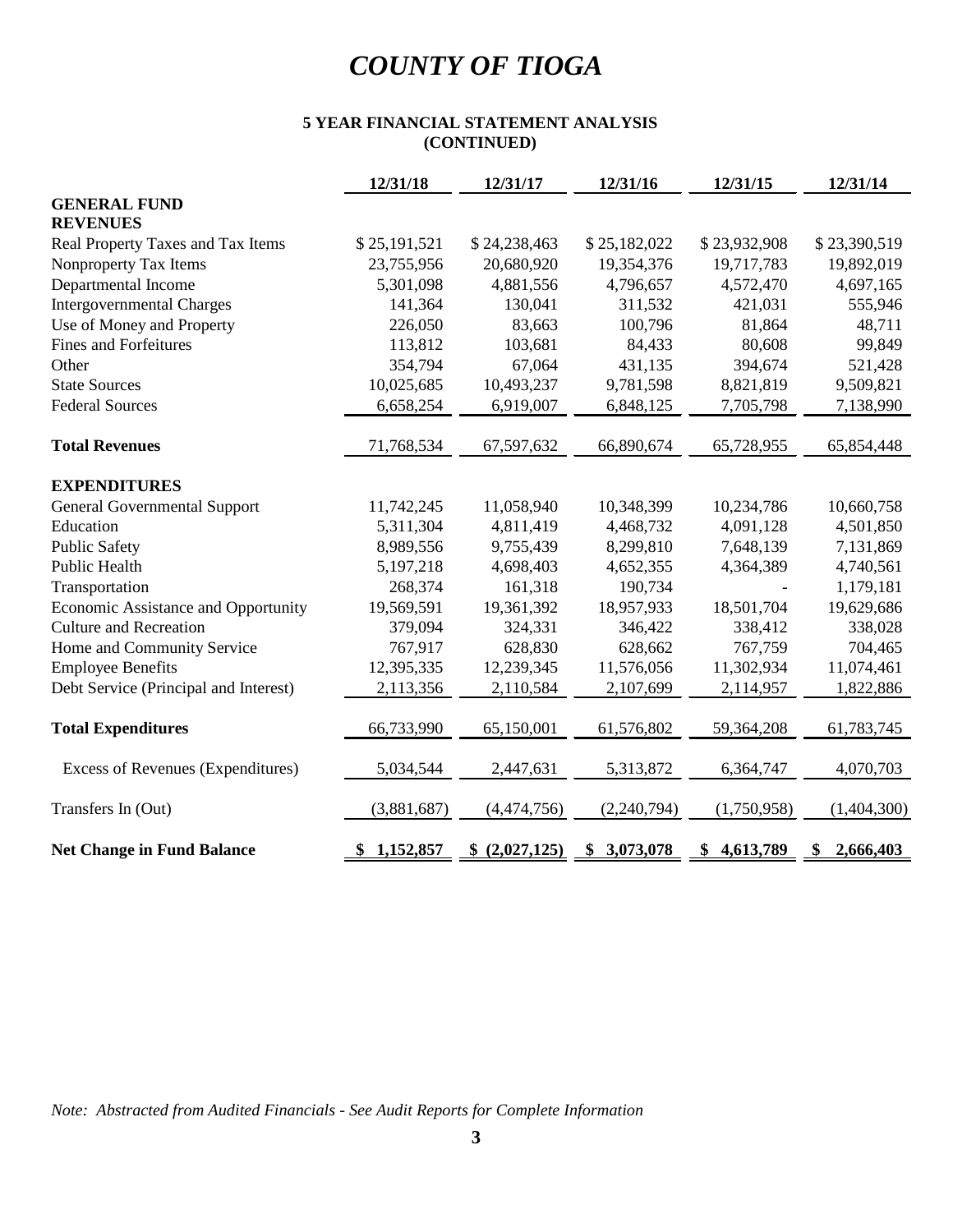#### **(CONTINUED) 5 YEAR FINANCIAL STATEMENT ANALYSIS**

|                               | 12/31/18  | 12/31/17  | 12/31/16       | 12/31/15       | 12/31/14       |
|-------------------------------|-----------|-----------|----------------|----------------|----------------|
| <b>REVENUES AND</b>           |           |           |                |                |                |
| <b>TRANSFERS IN</b>           |           |           |                |                |                |
| Refuse and Garbage Fund       | ,444,048  | ,231,600  | 1,160,631      | 274,039.<br>S  | 1,061,202<br>S |
| County Road Fund              | 2,390,581 | 1,988,357 | 2,026,381      | 2,028,546      | 1,942,813      |
| Road Machinery Fund           | 679,811   | 395,669   | 838,362        | 44,602         | 697,323        |
| <b>Special Grant Fund</b>     | 630,926   | 807,851   | 408,635        | 310,464        | 505,024        |
| <b>Capital Projects Funds</b> | 3,617,982 | 4,935,297 | 1,753,890      | 4,510,703      | 4,326,126      |
|                               |           |           |                |                |                |
|                               |           |           |                |                |                |
| <b>EXPENDITURES AND</b>       |           |           |                |                |                |
| <b>TRANSFERS OUT</b>          |           |           |                |                |                |
| Refuse and Garbage Fund       | 1,375,742 | 1,280,086 | 1,293,240<br>S | 1,175,694<br>S | 1,195,461<br>S |
| County Road Fund              | 2,151,791 | 1,898,770 | 2,336,075      | 2,299,157      | 1,933,001      |
| Road Machinery Fund           | 603,528   | 596,934   | 557,465        | 629,038        | 660,376        |
| <b>Special Grant Fund</b>     | 626,223   | 486,394   | 400,149        | 341,271        | 496,493        |
| <b>Capital Projects Funds</b> | 3,741,513 | 4,424,145 | 5,586,186      | 6,785,683      | 8,540,816      |

*Note: Abstracted from Audited Financials - See Audit Reports for Complete Information*